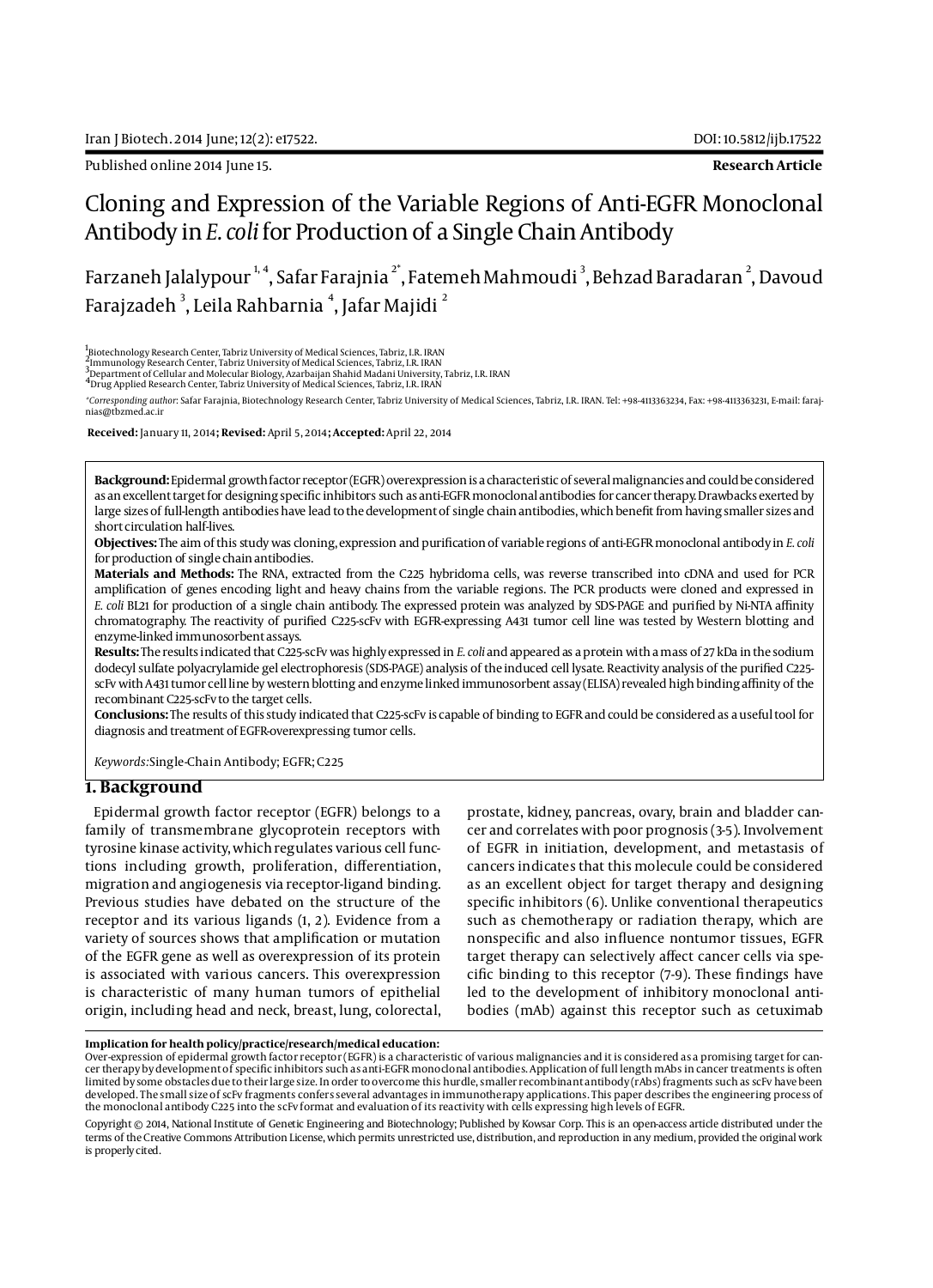and panitumumab, directed towards the extracellular domain, and a large number of low-molecular-weight tyrosine kinase inhibitors (TKIs) which act intracellularly by blocking the ATP binding site of EGFR (8). The extracellular domain of EGFR is involved in ligand binding, and its targeting by monoclonal antibodies intercepts the activation of relevant signaling pathways, resulting in suppression of tumor growth (5, 7). In brief EGF, as the most important ligand of EGFR, binds to the epitopes on domain I and III and blockage of one site can inhibit ligand binding. Accordingly, cetuximab, a chimeric mAb is able to block EGF binding to its receptor by covering domain III of EGFR (10).

## **2. Objectives**

Since full-length mAbs are large molecules, some obstacles often limit their application in cancer treatments. Whole antibodies diffuse poorly into solid tumors, retain in blood circulation for a long time and subsequently accumulate in the liver (11). To overcome this obstacle, smaller recombinant antibody (rAbs) fragments such as scFv, Fab, dsFvs and single-domain antibodies have been developed (12). One of the most common rmAbs is single chain fragment variable (scFv), with a molecular weight of 25-26 kDa. It contains the complete antigen-binding site and comprises the variable regions of heavy (VH) and light (VL) chains, which are commonly joined via a flexible peptide linker (12-15). Several different linkers have been examined for bridging the variable domains of scFv, varying in length and amino acid composition (16). Among these, the flexible Gly- and Ser-rich sequences (e.g. (Gly4Ser)3) (12, 17) have been the most commonly used linker. This linker seems to be an optimal linker that can easily be expressed in its functional form in *E. coli* and allows scFv to fold into the correct conformation (16, 18). These scFvs with short linkers do not have the ability to fold correctly, and it has been shown that scFvs with linkers shorter than 12 resides cannot assemble into a functional Fv domain (15, 19). Furhtermore, scFvs are constructed in both orientations of VL-linker-VH and VH-linker-VL; however, the most extensively used orientation is VHlinker-VL (12, 20). The scFv antibodies are nonglicosylated fragments which can be expressed efficiently in a bacterial expression system. The small size of scFv fragments also confers several advantages in immunotherapy and medical applications. It can be used in cancer treatment, gene therapy, drug delivery and radioimmunodetection by conjugation to different kinds of reagents including drugs, toxins, radionuclides, nanoparticles, viruses, biosensors and liposomes (12, 15, 21, 22). Besides, the novel modified scFvs that are derived from chimeric and humanized antibodies are more suitable in medical applications due to minimizing the immunogenicity of murine antibodies in humans (17, 23, 24). In this paper, we described the engineering of C225 monoclonal antibody into a scFv, and evaluated its reactivity with cells expressing high levels of EGFR.

## **3. Materials and Methods**

## *3.1. Cell Culture and RNA Isolation*

In this study, C225 hybridoma cells expressing murine anti-human EGFR were used as sources of mRNA, coding anti-human EGFR mAb. Briefly, the cells were cultured in RPMI containing inactivated fetal bovine serum (FBS), penicillin and streptomycin. The cells were harvested and the total RNA was isolated from the cells in the log phase using TRIzol reagent. The cells were homogenized in TRIzol solution, extracted with chloroform, precipitated with isopropanol and dissolved in diethylpyrocarbonate (DEPC)-treated distilled water, after washing with 75% ethanol and drying.

## *3.2. cDNA Synthesis and Polymerase Chain Reaction Amplification of Variable Regions of Light and Heavy Chains*

Six microliters of total RNA was used for first strand cDNA synthesis of the first strand (Fermentas, Lithuania) in a reverse transcriptase (RT) reaction, containing 1 μL of oligo-dT primer, 4 μL of 5X buffer, 1 μL of Riboblock (Fermentas), 2 μL of dNTPs and 1 μL of murine leukemia virus (M-MLV) reverse transcriptase. The mixture was kept at 23°C for 10 minutes, followed by incubation at 42°C for 60 minutes. The enzyme was finally inactivated by heating at 95°C for 5 minutes. For amplification of VH and VL gene segments by PCR, 1 μL of the prepared cDNA was subjected to polymerase chain reaction (PCR) with VH-specific primers of VH-F and VH-R, and VL-specific primers of VL-F and VL-R, respectively. Primers were designed by the Gene Runner software using the sequence reported in the patent related to cetuximab (WO 135259A2). Sequences of primers used for amplification of light chain variable regions were, VL-F: 5'-ATAAGCTTGGTGGAGGCGGTTCAGGCG-GAGGTGG CTCTGGCGGTGGCGGATCAGACATCTTGCTGACT-CAGTCTCC-3', introducing a HindIII restriction site and containing the common linker coding sequence (Gly4Ser) 3 (bold letters); and VL-R: 5'- TACTCGAGTTTCAGCTC-CAGCTTGGTCC-3', introducing an *XhoI* restriction site. Sequences of VH specific primers were, VH-F: 5'- TACATAT-GCAGGTGCAGCTGAAGCAGTC-3', introducing an NdeI restriction site; and VH-R: 5'- ATAAGCTTTGC AGAGACAGT-GACCAGAGTC-3', introducing a HindIII restriction site to bind to the VL and VH coding sites. PCR amplification was carried out in a final volume of 25 μL, containing PCR buffer (1X), 2 mM  $MgSO<sub>A</sub>$ , 0.2 mM of each deoxynucleoside triphosphate (dATP, dCTP, dTTP and GTP), 0.4 μL of each primer and 2.5 U of Pfu DNA polymerase. Each PCR cycle consisted of denaturation at 94°C for 30 seconds, annealing at 60°C for 1 minute, extension at 72°C for 30 seconds, and a final extension at 72°C for 5 minutes. Thirty-two cycles were performed. The reaction mixture was further incubated for 25 minutes with Taq DNA polymerase to achieve 3' end tailing with single a base. PCR products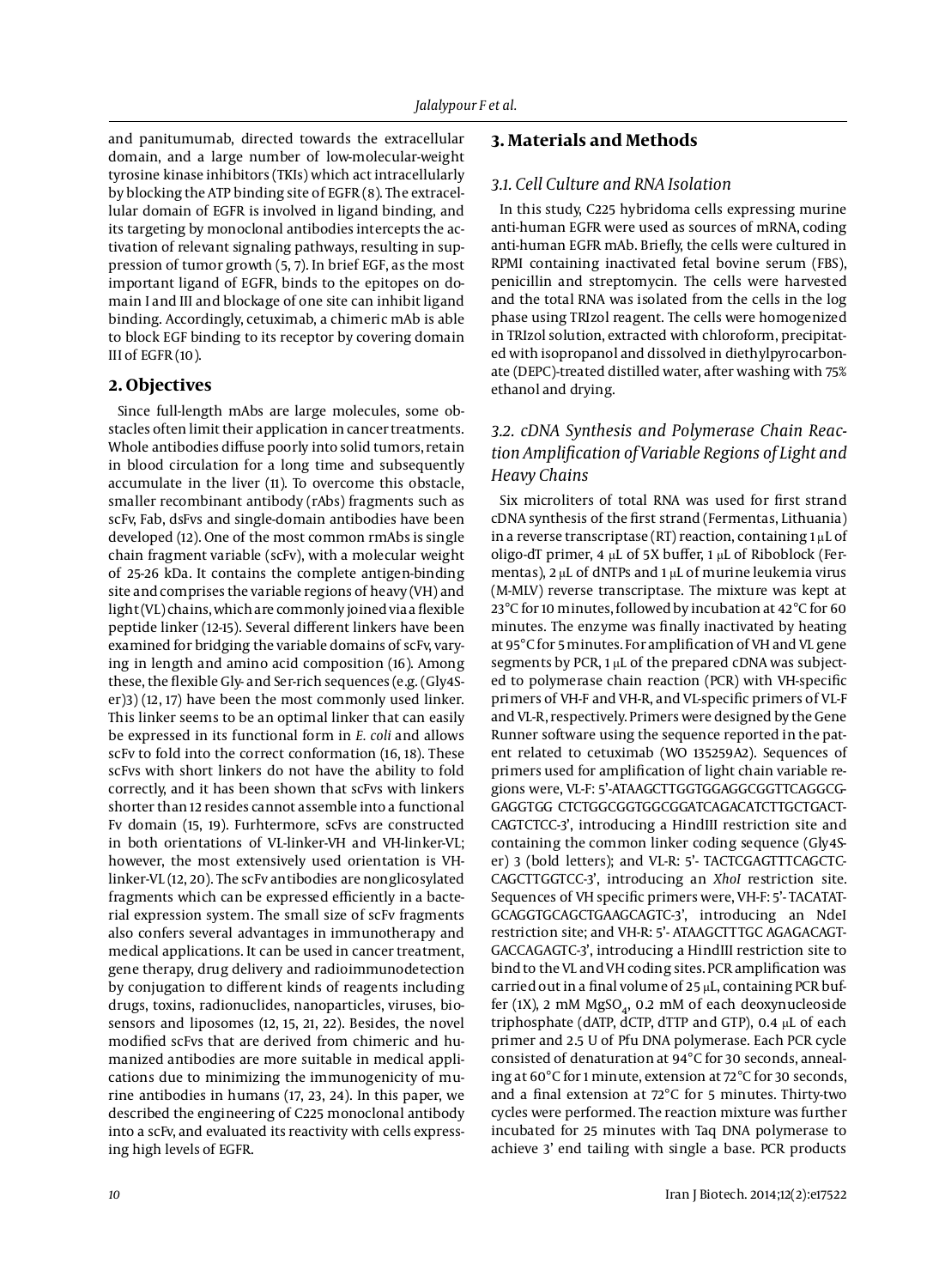were visualized on 1% agarose gel under UV light, after staining with ethidium bromide.

## *3.3. Cloning and Sequencing of VL and VH Fragments*

The PCR products were purified using a PCR purification kit (Qiagen, Germany) according to the manufacturer's instructions. T-A cloning was performed using the pGEAM-Teasy cloning kit (Promega, USA) and yielded plasmid clones of PCR2.1-VL and PCR2.1-VH. These products were separately transformed into *E. coli* DH5a competent cells, and the positive clones were submitted for sequencing. The yielded nucleotides and the predicted amino acid sequences were compared with the data provided by the basic alignment search tool (BLAST).

### *3.4. Construction of the scFv Expressing Vector*

The VL gene segment was excised with *Hind*III - XhoI restriction enzymes and subcloned into the pET22b expression vector (Novagen, USA), in frame with a carboxyterminal 6-histidine tag, yielding a plasmid subclone of pET22b-VL. Subsequently, the VH gene segment, released by HindIII-NdeI digestion was subcloned into the recombinant plasmid pET22b-VL in the VH-linker-VL orientation. This structure was named the pET22b-Anti-EGFR scFv construct. Finally, the resulting expression vector was confirmed by PCR and DNA sequencing.

## *3.5. Expression of Recombinant C225-scFv in E. coli*

The pET22b-Anti-EGFR scFv construct was transformed into E. coli BL21, grown at 37°C overnight with vigorous shaking in Luria-Bertani (LB) medium, containing 100 μg/ mL ampicillin and 1% glycerol. Protein expression was induced by addition of 0.3 mM isopropyl-D-thiogalactopyranoside (IPTG), and the cells were harvested 1, 3, 6 and 24 hours later. Expression of the recombinant protein was analyzed by sodium dodecyl sulfate polyacrylamide gel electrophoresis (SDS-PAGE) on a 15% gel (25). For expression optimization, *E. coli* BL21 cells, transformed with the expression construct, were grown in LB broth with different inducer concentrations for 1, 3, 6 and 24 hours, and the protein expression was analyzed by SDS-PAGE.

#### *3.6. Purification of the Recombinant C225-scFv*

After culturing for 3 hours, the cells were pelleted and resuspended in 4 mL of lysis buffer (50 mM NaH<sub>2</sub>PO<sub>4</sub>, 300 mM NaCl, 1 Mm phenylmethylsulfonyl fluoride (PMSF), then sonicated for 30 seconds with a thirty-second pause, for 15 times at 80W on ice. The lysate was centrifuged and the supernatant was collected and saved for purification using Ni-NTA affinity chromatography.

#### *3.7. Western Blotting*

A431 is a tumor cell line, naturally expressing high levels

of EGFR. For analyzing the activity of C225-scFv antibody expressed in *E. coli* BL21, A431 cells were subjected to SDS-PAGE, followed by western blotting. The proteins were transferred to PVDF filters, blocked by 5% skim milk, and incubated with purified C225-scFv antibody. After washing, the reaction was developed with an HRP-conjugated antimouse IgG. The reaction signals were detected using the 3, 3'-diaminobenzidine (DAB) substrate.

## *3.8. Reactivity Assessment of the Recombinant C225-scFv Against A431 Cells by Enzyme-Linked Immunosorbent Assay*

The reactivity and specificity of the recombinant C225 scFv was examined by enzyme-linked immunosorbent assay (ELISA), using A431 cells. The cells were sonicated and coated on ELISA plates (SPL, Seoul, Korea)) overnight at 4°C. After being washed with PBS and blocked by 3% BSA, the purified C225-scFv was added and incubated for 1 hour at room temperature. The wells were then washed and detected by 3, 3', 5, 5'-Tetramethylbenzidine (TMB) substrate after incubation with goat anti mouse secondary antibody. The reaction was stopped by addition of 1 M  $H<sub>2</sub>SO<sub>4</sub>$  and the absorbance was measured at 450 nm by an ELISA reader.

## **4. Results**

## *4.1. Amplification, Cloning and Sequencing of VL and VH Fragments*

The VL and VH genes were amplified by RT-PCR as described, and visualized on agarose gel, revealing specified bands of about 366 bp for the VH gene and 378 bp for the VL gene (Figure 1). These fragments were separately cloned into the PCR 2.1 vector and prepared for sequencing. DNA sequencing of the VH and VL genes indicated that these genes possessed the intended sequence.



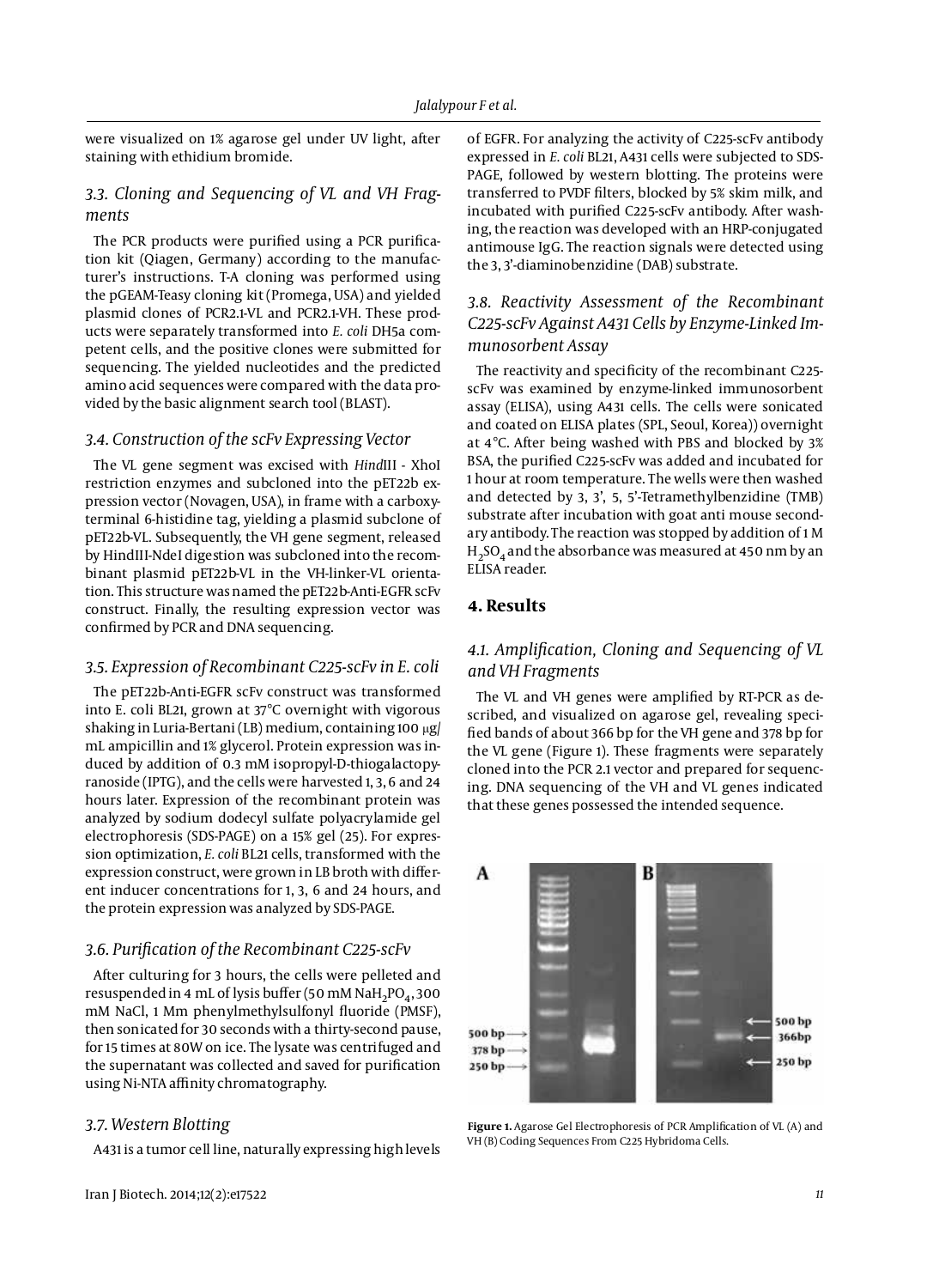

**Figure 2.** Confirmation of Cloning of scFv by Restriction Digestion. Lane 1, Undigested pET22b-anti-EGFR scFv; Lane 2, pET22b-anti-EGFR scFv digested with XhoI and NdeI; Lane 3, 1 kb ladder.

ATGCAGGTGCAGCTGAAGCAGTCAGGACCTGGCCTAGTGCAGCCCTCACAGAGCCTGTCCA TCACCTGCACAGTCTCTGGTTTCTCATTAACTAACTATGGTGTACACTGGGTTCGCCAGTCTCC AGGAAAGGGTCTGGAGTGGCTGGGAGTGATATGGAGTGGTGGAAACACAGACTATAATACA CCTTTCACATCCAGACTGAGCATCAACAAGGACAATTCCAAGAGCCAAGTTTTCTTTAAAAT GAACAGTCTGCAATCTAATGACACAGCCATATATTACTGTGCCAGAGCCCTCACCTACTATGAT TACGAGTTTGCTTACTGGGGCCAAGGGACTCTGGTCACTGTCTCTGCAAAGCTTGGTGGAG GCGGTTCAGGCGGAGGTGGCTCTGGCGGTGGCGGATCAGACATCTTGCTGACTCAGTCTCC AGTCATCCTGTCTGTGAGTCCAGGAGAAAGAGTCAGTTTCTCCTGCAGGGCCAGTCAGAGT ATTGGCACAAACATACACTGGTATCAGCAAAGAACAAATGGTTCTCCAAGGCTTCTCATAAA GTATGCTTCTGAGTCTATCTCTGGGATCCCTTCCAGGTTTAGTGGCAGTGGATCAGGGACAG ATTTTACTCTTAGCATCAACAGTGTGGAGTCTGAAGATATTGCAGATTATTACTGTCAACAAAA TAATAACTGGCCAACCACGTTCGGTGCTGGGACCAAGCTGGAGCTGAAATAA

MQVQLKQSGPGLVQPSQSLSITCTVSGFSLTNYGVHWVRQSPGKGLEWLGVIWSGGNTDY NTPFTSRLSINKDNSKSQVFFKMNSLQSNDTAIYYCARALTYYDYEFAYWGQGTLVTVSAKLG GGGSGGGGSGGGGSDILLTOSPVILSVSPGERVSFSCRASOSIGTNIHWYOORTNGSPRLLIK YASESISGIPSRFSGSGSGTDFTLSINSVESEDIADYYCQQNNNWPTTFGAGTKLELK

**Figure 3.** The Nucleotide and Amino Acid Sequences of C225 scFv.

#### *4.2. Construction of the scFv Expression Vector*

Insertion of the VL gene into the pET22b vector created the light-chain intermediate plasmid (pET22b-VL). Subsequently, VH was subcloned into this intermediate plasmid (pET22b-anti-EGFR scFv). We used PCR and restriction enzyme digestion methods to prove the cloning of these fragments into the expression vector and construction of scFv (Figure 2). The results showed that the total gene of scFv against human EGFR was about 750 bp, consisting of a 366 bp VH gene, a 378 bp VL gene, and a 45 bp linker encoding the (Gly4Ser)3 gene, which corresponded with the expected molecular sizes of the fragments. The nucleotide sequence of this construct was confirmed by sequence analysis (Figure 3). The resulting vector was transformed into the *E. coli* BL21 strain.



**Figure 4.** SDS-Page Analysis of Anti-EGFR scFv Expression in *E. coli.* Lane 1, before induction; Lane 2, 1 hour after induction; Lane 3, 3 hours after induction; lane 4, 6 hours after induction; lane 5, 24 hours after induction; lane 6, size marker.

#### *4.3. Expression of Recombinant C225-scFv*

*E. coli* BL21 was transformed with the recombinant plasmid, pET22b-Anti-EGFR scFv, and induced as described above. The results indicated that C225-scFvs are highly expressed in *E. coli*, which appeared as a protein with a mass of 27 kDa in the sodium dodecyl sulfate polyacrylamide gel electrophoresis (SDS-PAGE) of the induced cells (Figure 4). This corresponded with the expected molecular size of the scFv.

## *4.4. Optimization of the Recombinant Protein Expression*

Analysis of the recombinant protein expression in different conditions revealed that the best condition for maximum production of C225-scFv by *E. coli* BL21 was cul ture of the recombinant cells at 37°C in the presence of 0.1 mM IPTG for 3 hours.

## *4.5. Protein Purification and Western Blot Analysis*

After disturbing the *E. coli* BL21 cells by sonication, the protein was successfully collected from the supernatant and purified by Ni-NTA affinity chromatography. Analysis by SDS-PAGE showed a purity of > 90% by a single purification step. Evaluation of the reactivity to the A431 cell line by ELISA, resulted in an OD of >3 with 10 μg/mL of purified scFv.

Analysis by western blotting revealed specific binding of purified C225-scFv with A431 cells, verifying the activity of the recombinant single chain antibody (Figure 5).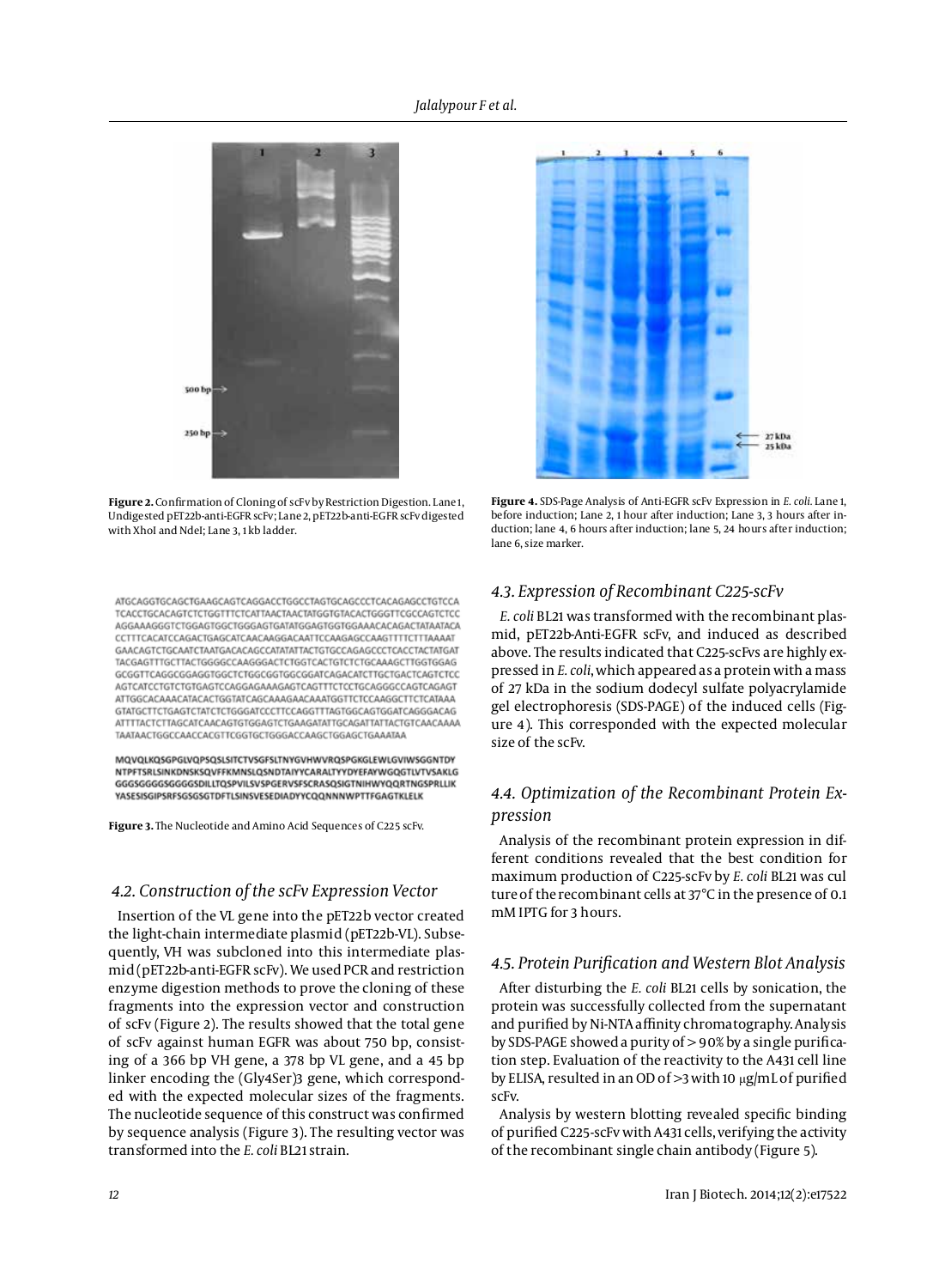

Figure 5. Western Blot Analysis of Reactivity of Anti-EGFR scFv With the A431 Cell Lysate. Lane 1, The A431 cell lysate incubated with anti-EGFR scFv; lane 2, The A431 cell lysate incubated with secondary antibody; lane 3, Size marker.

### **5. Discussion**

EGFR is the prototypic member of the class I (ErbB, HER) family of RTKs, which includes EGFR, HER2 (ErbB2), HER3 (ErbB3) and HER4 (ErbB4), and mediates multiple cellular functions, including cell proliferation, migration, apoptosis and differentiation. EGFR overexpression occurs in several human solid tumors, which promotes oncogene activation and alters the signaling pathways of the cells (8, 26-28). Therefore, EGFR could be used for targeted therapy of various malignancies. EGFR targeting by monoclonal antibodies is one of the most important strategies for treatment of EGFR-positive cancers, and several anti-EGFR monoclonal antibodies are currently in clinical use or in different phases of preclinical evaluations (29). Furthermore, mAb C225 is an FDA-approved chimeric anti-EGFR antibody, used in treatment of head, neck and colon cancers, and has recently been approved for treatment of lung cancer (30). Although this antibody has shown promising results in cancer therapy, its usage is limited by some impediments related to its large size (11). Moreover, scFvs are the smallest units of the immunoglobulin molecule, composed of VH and VL regions packed into a single molecule (approximately 27 kDa) via a short flexible link (33, 34); scFvs are expected to be less immunogenic than full length antibodies, while retaining their specificity to their own targets (35). These scFvs can also be produced on large scales at low cost in *E. coli* (36). Considering the various advantageous of scFv antibodies, this study was devoted to the development and evaluation of an anti-EGFR scFv originated from C225 mAb. Expression of this scFv in *E. coli* resulted in high amounts of recombinant C225-scFv that was purified by a single step Ni-NTA affinity chromatography. This result was consistent with previous reports on expression of scFv in the *E. coli* expression system (14, 37). Analysis of reactivity of recombinant C225-scFv against A431 cells by the ELISA test revealed that scFv bound to EGFR on A431 tumor cell line with high affinity. Western blotting showed that C225-scFv recognized a protein with a mass of 140 kDa on A431 cells that was equivalent to the molecular weight of EGFR. This finding was in line with some previous studies reporting similar affinity and specificity for scFvs to their parental full-length counterparts (14, 38, 39).

In conclusion, the results of this study indicated that C225-scFv, produced in this study are capable of binding to EGFR and thus, could be used for the diagnosis and treatment of EGFR overexpressing tumor cells.

## **Acknowledgements**

We thank Mrs. Shiva Ahdi Khosroshahi (Drug Applied Research Center, Tabriz University of Medical Sciences) for her technical help.

## **Authors' Contributions**

Farzaneh Jalalypour performed the experiments and wrote the manuscript. Safar Farajnia designed and supervised the study and analyzed the data. Fatemeh Mahmoudi, Davoud Farajzadeh and Behzad Baradaran and Leila Rahbarnia provided consultation.

#### **Financial Disclosure**

The authors declared that they had no competing interests to disclose.

## **Funding Support**

This work was partly supported by a grant from the Immunology Research Center, Tabriz University of Medical Sciences and INSF. There was no sponsor for this study.

#### **References**

- 1. Arkhipov A, Shan Y, Das R, Endres NF, Eastwood MP, Wemmer DE, et al. Architecture and membrane interactions of the EGF receptor. *Cell.* 2013;**152**(3):557–69.
- 2. Schneider MR, Wolf E. The epidermal growth factor receptor ligands at a glance. *J Cell Physiol.* 2009;**218**(3):460–6.
- 3. Martinelli E, De Palma R, Orditura M, De Vita F, Ciardiello F. Antiepidermal growth factor receptor monoclonal antibodies in cancer therapy. *Clin Exp Immunol.* 2009;**158**(1):1–9.
- 4. Schmidt M, Vakalopoulou E, Schneider DW, Wels W. Construction and functional characterization of scFv(14E1)-ETA - a novel,